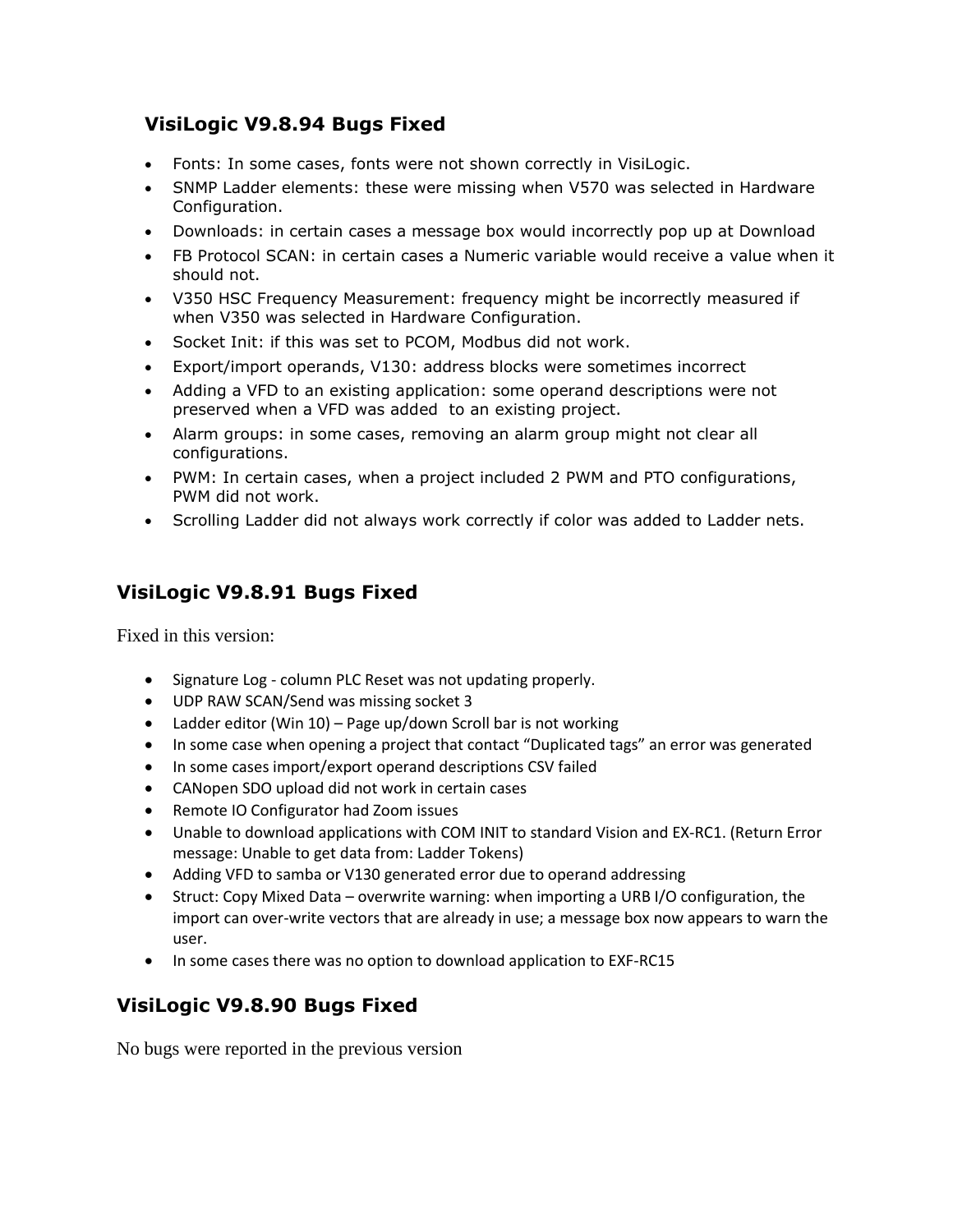# **VisiLogic V9.8.80 Bugs Fixed**

Fixed in this version:

- UDP RAW Socket Numbering Issue: sockets were numbered, depending on the controller model, from 1-3 or 1-8. The numbering has been adjusted to 0-3 or 0-7, depending upon the number of sockets in the controller model.
- Write to .csv: the modified date attribute did not update.
- EHS6T GPRS: in certain cases did not register successfully.
- Hardware Configuration: In some cases no scroll bar appeared.
- EXF-RC15 PCOM over CAN was not working after power cycle. Fixed.

## **VisiLogic V9.8.79 Bugs Fixed**

Fixed in this version:

- SD CSV logging: in certain circumstances, the File Modified Date was not updated.
- VisiLogic print: in portrait mode, only one page could be printed.

## **VisiLogic V9.8.65 Bugs Fixed**

- SAMBA The RS485 for COM2 is now visible in COM INIT.
- Data Table grid scroll bar width is now standard.
- Trend Title of operand window to matching to variable field. (Trend Load Error bit).
- Ladder Printing improved in some case the text of subroutine name was on top of ladder elements.
- Remote Operator for Mobile Alpha Numeric Keyboard is now visible for V700/V1040/V1210
- Mail Date Header was fixed.

## **VisiLogic V9.8.64 Bugs Fixed**

- Timer operands used as Jumps generated an unnecessary jump.
- If a project set to Samba includes a Socket Init function set to protocol HTTP, a compilation error now results. (Samba does not support web server)
- 
- "IsDisplayed" operand is now always reset at powerup. • Deleting the Webserver now removes all pages, include the default.
- SI222 Number of RTR NMT message objects in the buffer waiting to send is set to a maximum

of 12, from 8 to 12

## **VisiLogic V9.8.22 Bugs Fixed**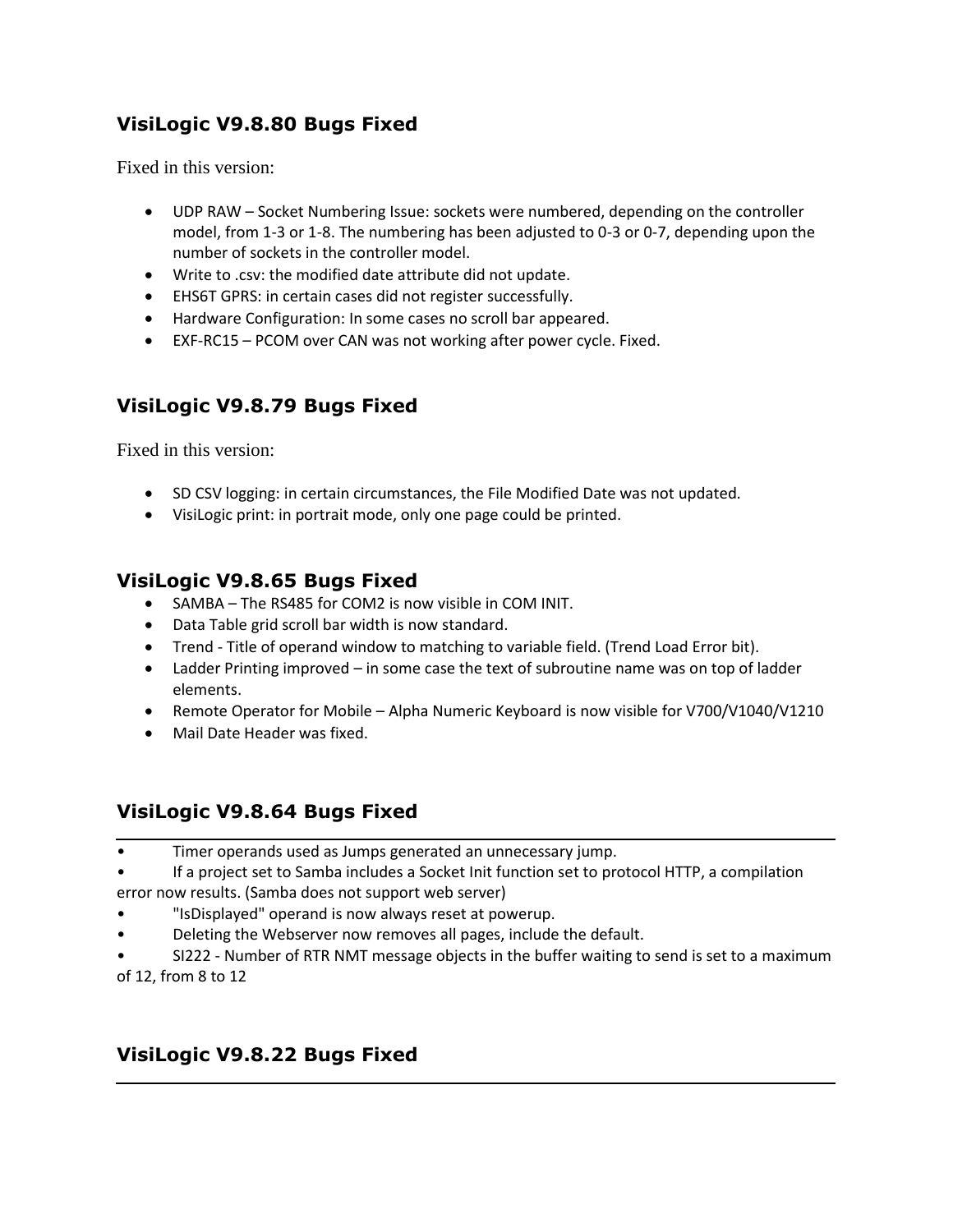|  | V430/SM43 Text Color   Black Text sometimes appeared blue in these models. |
|--|----------------------------------------------------------------------------|
|--|----------------------------------------------------------------------------|

### **VisiLogic V9.8.00 Bugs Fixed**

| <b>HMI Tank Element</b>  | Including a Tank Element on the HMI screen caused an error<br>message to be displayed. |
|--------------------------|----------------------------------------------------------------------------------------|
| <b>Additional Issues</b> | This version included some minor bug fixes.                                            |

### **VisiLogic V9.7.44 Bugs Fixed**

| Combo Boxes | Did not open randomly |
|-------------|-----------------------|
| Printing    | Minor issues          |

## **VisiLogic V9.7.24 Bugs Fixed**

| Samba                    | Program sections that were imported containing SD<br>$\bullet$<br>functions, did not give a compilation error.<br>Certain issues relating to application size, including images,<br>$\bullet$<br>have been fixed |
|--------------------------|------------------------------------------------------------------------------------------------------------------------------------------------------------------------------------------------------------------|
| <b>SMS</b> Send function | Double-clicking on an SMS Send function sometimes caused<br>VisiLogic to close.                                                                                                                                  |
| <b>Clone Files</b>       | Certain Clone files produced using VisiLogic 9.70 had issues with<br>images.                                                                                                                                     |
| Save icon                | The Save icon appeared to be disabled both when opening a new<br>project, and loading project.                                                                                                                   |

## **VisiLogic V9.7.0 Bugs Fixed**

No bugs were fixed in 9.7.0

**VisiLogic V9.6.0 Bugs Fixed (these are fixed in the current version)**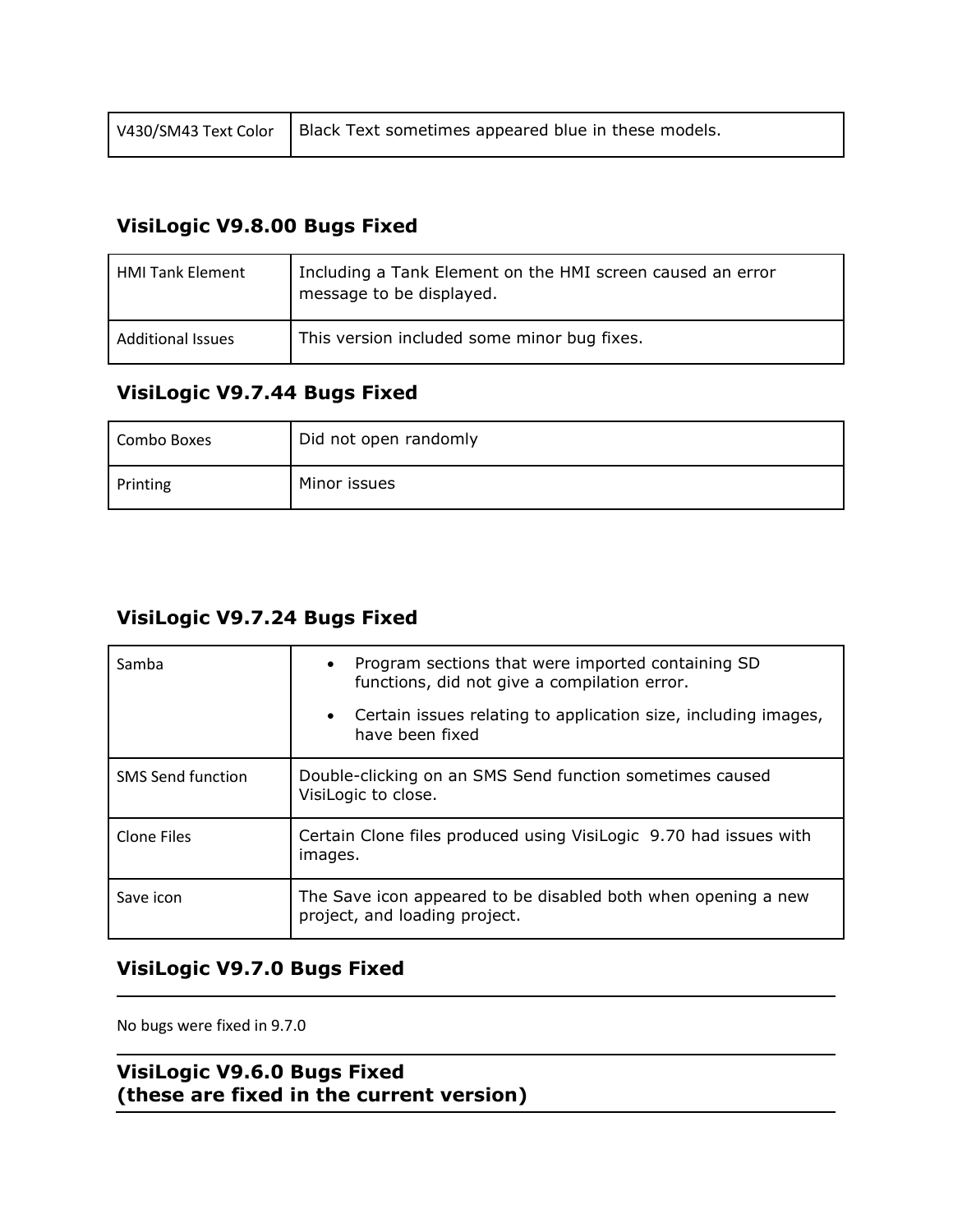| Export/import<br>Operands        | Did not successfully import System Operands.<br>Did not support Reset Option after Import.                                                                                                                                                                            |
|----------------------------------|-----------------------------------------------------------------------------------------------------------------------------------------------------------------------------------------------------------------------------------------------------------------------|
| Data Tables                      | If a table contains Part of Project with an odd number of bytes, a warning<br>message is displayed. If the table is to be opened in an external utility such<br>as SD Suite, you must add a new table comprising a single row of a single<br>column type bit/Boolean. |
| <b>PTO</b>                       | When Stop was triggered during acceleration, deceleration did not begin<br>from the actual current value, but from the maximum value.                                                                                                                                 |
| FB Protocol                      | Stream variable did not always receive the correct number of bytes.                                                                                                                                                                                                   |
| Alarm Acknowledge                | Did not always function correctly.                                                                                                                                                                                                                                    |
| Hardware<br>Configuration        | TRA22: the icon displayed for NPN and relays was identical.                                                                                                                                                                                                           |
| VisiLogic 10.4"/12.0"<br>project | A project with a user-defined splash screen, when converted to V570 might<br>cause the PLC to lock while trying to draw the image.                                                                                                                                    |
| Print HMI                        | V1040 and V1210 did not always print relevant size of display.                                                                                                                                                                                                        |

# **VisiLogic V9.5.0 Bugs Fixed (these are fixed in the current version)**

| l PTO                  | Various improvements                      |
|------------------------|-------------------------------------------|
| V130 String<br>Library | Library was not downloaded after editing. |

# **VisiLogic V9.4.0 Bugs Fixed (these are fixed in the current version)**

| l Customized<br>Splash Screen | Was not shown in certain circumstances. |
|-------------------------------|-----------------------------------------|
|                               | Trends from SD   Improved handling      |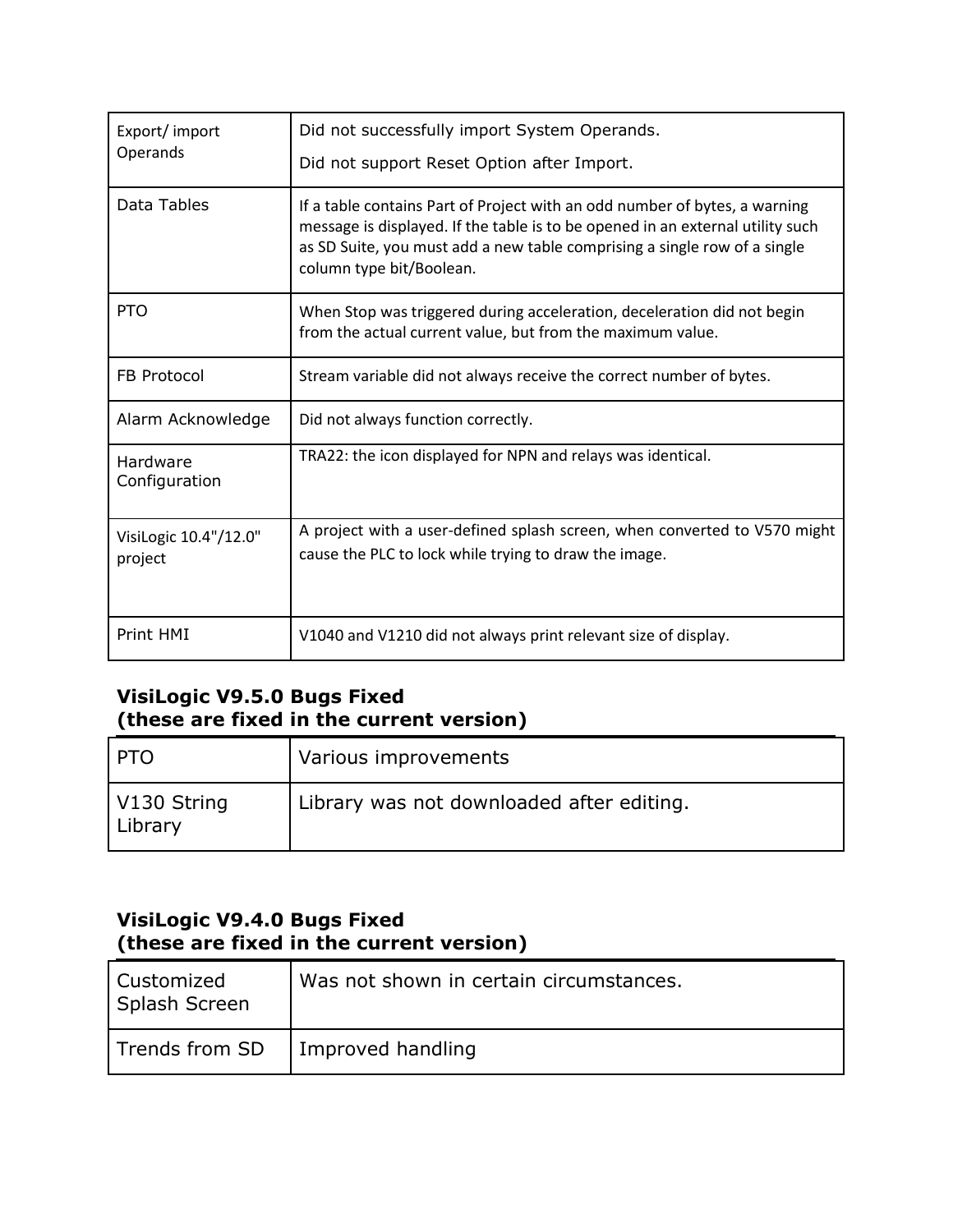| <b>String Library</b>             | Was sometimes unnecessarily downloaded, which<br>increased Download time.                                                                                                                                   |
|-----------------------------------|-------------------------------------------------------------------------------------------------------------------------------------------------------------------------------------------------------------|
| Leading Zeroes<br>in IP addresses | Caused connection errors.                                                                                                                                                                                   |
| <b>PTO</b>                        | List of elements in Find window did not match the<br>list of PTO functions in Utilities menu                                                                                                                |
|                                   | • A Move function taking place while another Move<br>was active did not function as expected.                                                                                                               |
|                                   | Did not always operate the right transistor<br>outputs.                                                                                                                                                     |
| Font limit                        | Exceeding the legal limit regarding the number and<br>volume of fonts, sometimes led to a PLC error after<br>download. As of this version, a warning is displayed to<br>the programmer to prevent download. |
| PID                               | In certain circumstances, PID parameters were set to<br>"-1" by Autotune                                                                                                                                    |

| VisiLogic V9.3.1 Bugs Fixed<br>(these are fixed in the current version) |                                                                                                                                                                                                                                   |
|-------------------------------------------------------------------------|-----------------------------------------------------------------------------------------------------------------------------------------------------------------------------------------------------------------------------------|
| <b>HMI Variable:</b><br>Numeric Keypad<br>Entry                         | If Minimum and Maximum values are out of the range<br>of the linked register, it is not possible to enter any<br>numeric data. This will now be marked by a Compile<br>error.                                                     |
| Downloading via<br>Ethernet                                             | This sometimes resulted in downloading incompatible<br>system files. The Ethernet Download Wizard added in<br>this version simplifies the download process to help<br>prevent this issue                                          |
| <b>HMI Variable:</b><br>Numeric Range                                   | In certain cases, Defragmentation lost/changed certain<br>pre-defined data.                                                                                                                                                       |
| Trend to SD                                                             | If, when Trend History was being displayed, a<br>corrupted Append section was reached, the PLC<br>remained Busy, and the user could not skip forward to<br>the next section. Now, the user can skip to the next<br>valid section. |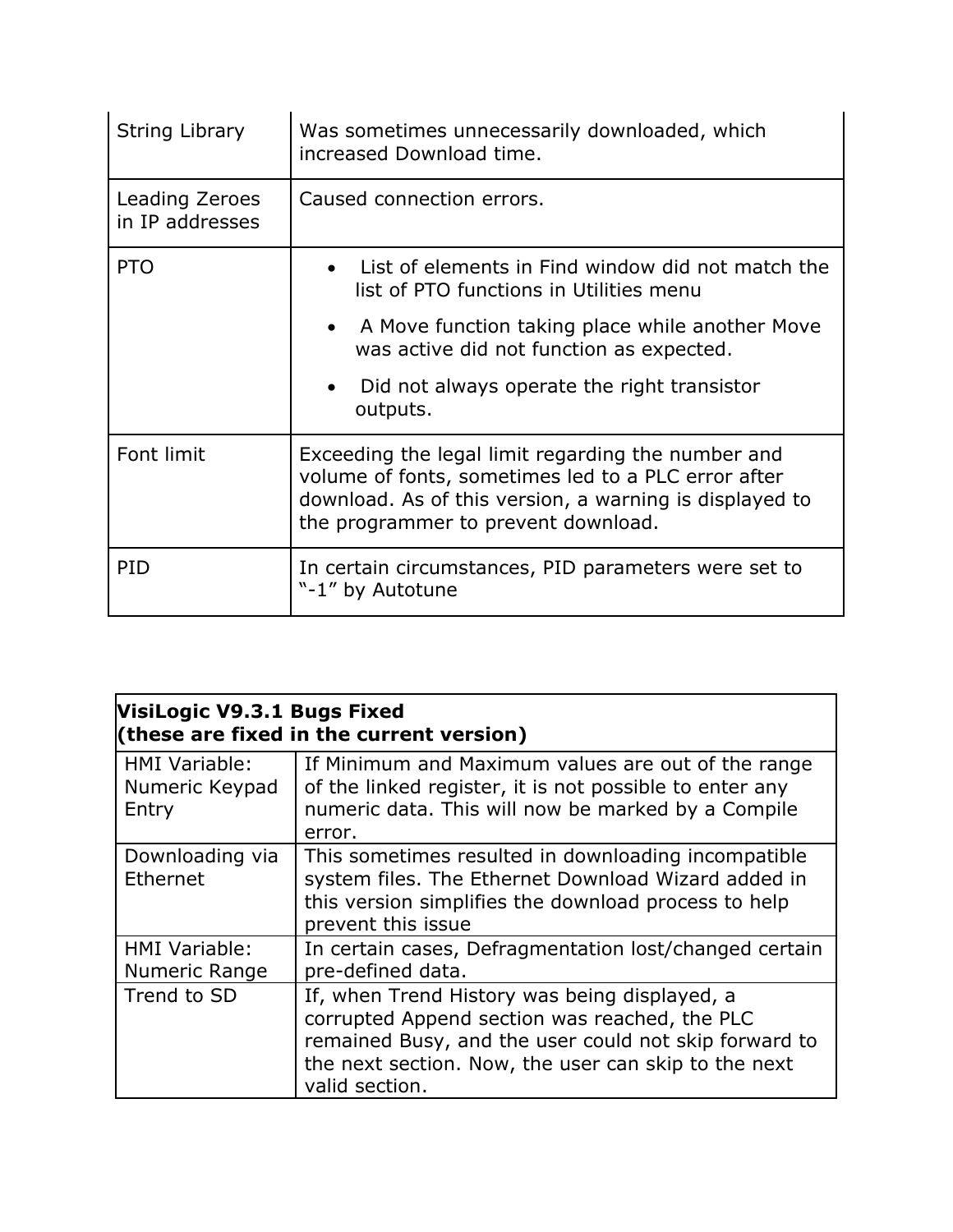| Find             | Did not find:<br>- String Library fonts.                                                   |
|------------------|--------------------------------------------------------------------------------------------|
|                  | - bit linked to 'HMI Display Loaded'                                                       |
| V350             | In certain cases, the BINLIB file did not download                                         |
|                  | correctly.                                                                                 |
| Alarms           | Alarm Details text was not always optimally displayed                                      |
| V1040            | In certain cases, the user was unable to press two<br>keys simultaneously.                 |
| <b>PTO</b>       | Several small bugs have been fixed.                                                        |
| V290             | Improved support.                                                                          |
| HMI Display text | In certain cases, the text from the String Library was<br>taken from the wrong row number. |

| VisiLogic V9.3.0 Bugs Fixed<br>(these are fixed in the current version) |                                                                                                                                                                                                                                     |
|-------------------------------------------------------------------------|-------------------------------------------------------------------------------------------------------------------------------------------------------------------------------------------------------------------------------------|
| Hardware<br>Configuration,<br>model switch                              | Switching from V130 to V120 caused a new project to be opened.                                                                                                                                                                      |
| DF1                                                                     | Reading a value ending in 10 hexa resulted in an extra byte.                                                                                                                                                                        |
| Data Table<br>Read Row                                                  | Read Row caused an RTE if a row was empty.                                                                                                                                                                                          |
| Alarms                                                                  | V1040<br>$\bullet$<br>Text strings exceeding the length limits were extended off the<br>Alarm screen.<br>Alarms configuration<br>$\bullet$<br>Save and Add New did not automatically jump to the next<br>unused MB and text content |
| String Library<br>V130                                                  | When number of libraries was changed, no message was given that the<br>capacity per library would change, and that data night be truncated.                                                                                         |
| SD Browser                                                              | In some projects, the function could not be assigned to the desired SD<br>folder.                                                                                                                                                   |
| CANopen                                                                 | Opening an older CANopen project caused an RTE.                                                                                                                                                                                     |
| <b>SD Create</b><br>Excel<br>Delimited                                  | An empty field for binary text resulted in an RTE.                                                                                                                                                                                  |
| Netbooks:<br>Online mode                                                | When using Online Test mode on a small screen netbook, clicking a<br>ladder element caused the popup window, which enables the user to<br>edit operand values, to open--but the popup was not visible on the                        |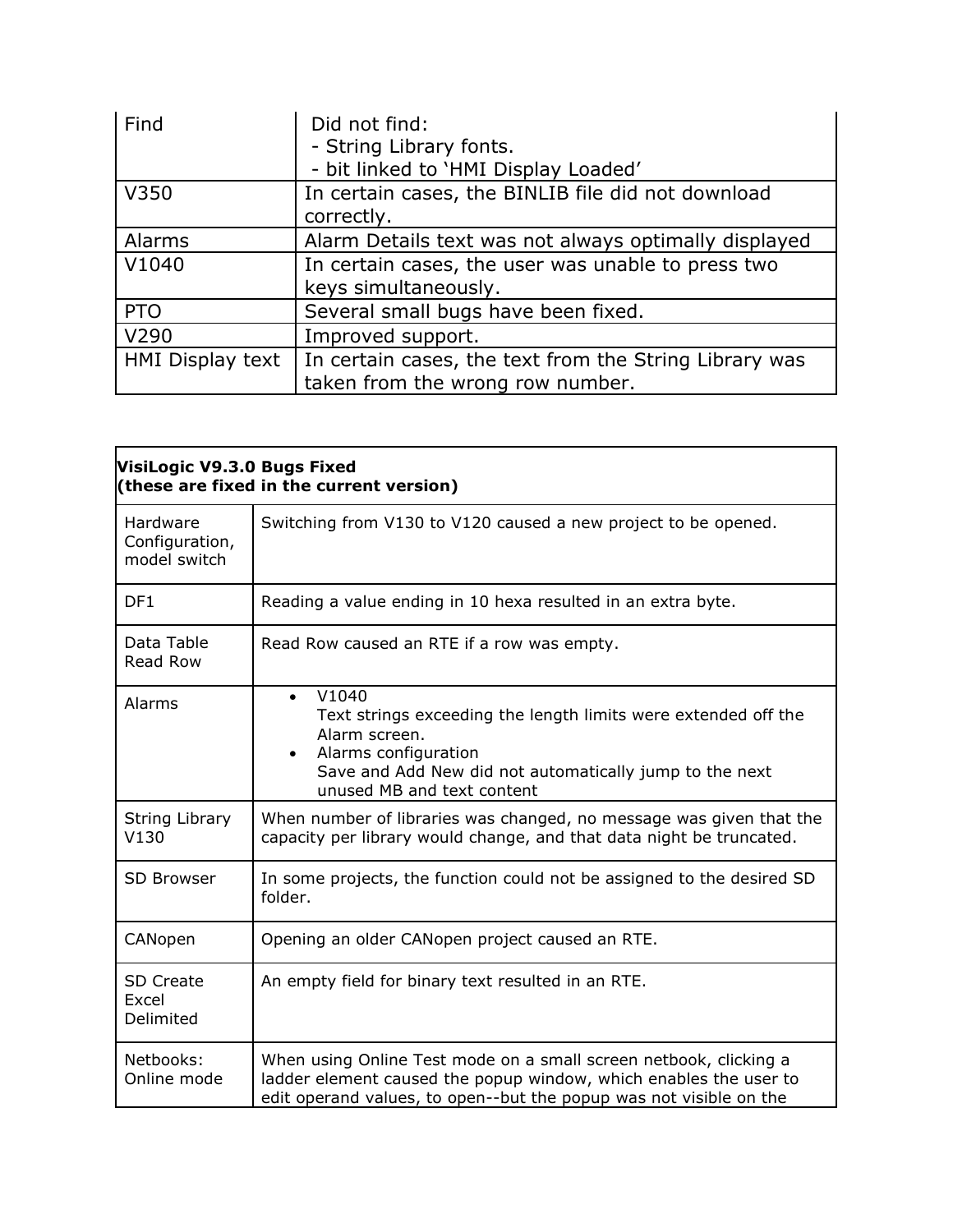|                 | screen.                              |
|-----------------|--------------------------------------|
| <b>VisiDiff</b> | Improved function with this release. |

| VisiLogic V9.2.0 Bugs Fixed<br>(these are fixed in the current version) |                                                                                                                                                                                                                    |  |
|-------------------------------------------------------------------------|--------------------------------------------------------------------------------------------------------------------------------------------------------------------------------------------------------------------|--|
| Transparent images                                                      | Are now supported on all color models (65536 colors)                                                                                                                                                               |  |
| J1939                                                                   | Improvements in configuration.                                                                                                                                                                                     |  |
| PTO utility<br>(PTO-enabled<br>v130/350 models<br>only)                 | Fixes normal stop on Accelerate phase<br>Protect user from trying to run undefined PTO channels.<br>Updated status messages in Configuration and Stop modules<br>Prevent reverse movement in PTO Stop<br>$\bullet$ |  |
| System text                                                             | Now properly aligned on screen                                                                                                                                                                                     |  |
| Password String<br>variable                                             | Using arrows generated error.                                                                                                                                                                                      |  |
| SD files: Data Table<br>and Trend                                       | The related SIs - maximum number of DT files (SI64) and max<br>number of trend files (SI63) - now functionas expected                                                                                              |  |
| DF1                                                                     | Improved handling                                                                                                                                                                                                  |  |

| VisiLogic V9.0.1.Bugs Fixed<br>(these are fixed in the current version) |  |  |
|-------------------------------------------------------------------------|--|--|
| None                                                                    |  |  |

### **VisiLogic V8.6.3 Bugs Fixed (these are fixed in the current version)**

| <b>HMI Editor View</b> | $\cdot$ In V8.6.2, the Editor opened in Zoom mode; the jumps were not |
|------------------------|-----------------------------------------------------------------------|
| default                | visible.                                                              |
| Ladder Bug             | Placing MODBUS elements sometimes caused an RTE.                      |

VisiLogic V8.6.2 Bugs Fixed (these are fixed in the current version)

HMI, Enhanced Vision · HMI Editing + Zoom: HMI changes created during Zoom were not only always saved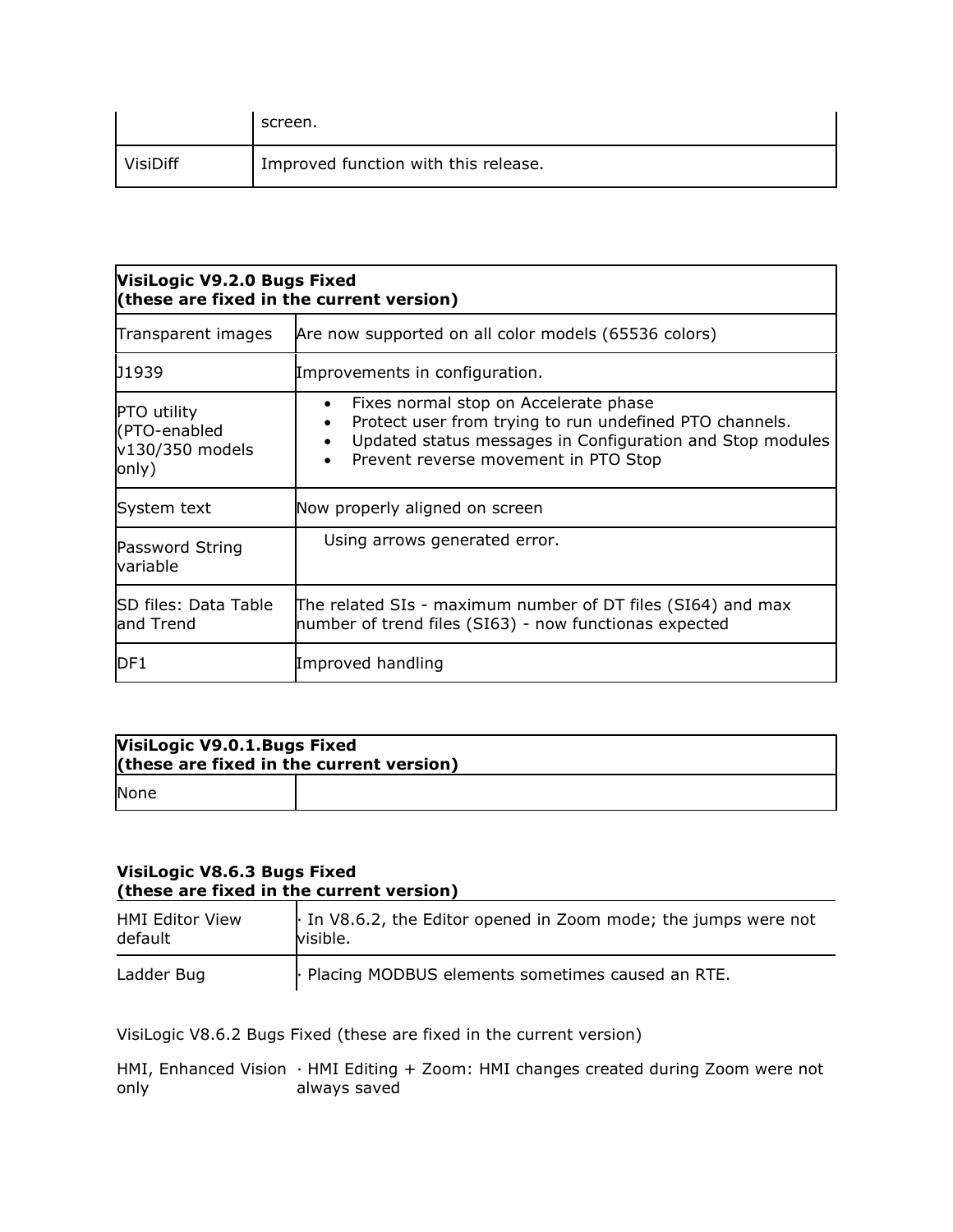| Hardware      | · I/O options did not show Normal/Fast resolutions for models: |
|---------------|----------------------------------------------------------------|
| configuration | V350-35-TRA22, V130-33-TRA22, V130-35-TU24                     |

### **VisiLogic V8.6.1 Bugs Fixed (these are fixed in the current version)**

| String Library, .csv<br>import           | This is no longer dependant on Microsoft Office being installed on<br>the PC.                                                                                                    |  |
|------------------------------------------|----------------------------------------------------------------------------------------------------------------------------------------------------------------------------------|--|
| Built-in Web server<br>configuration     | If memory was exceeded, no error message was given at<br>compilation; one was added.                                                                                             |  |
|                                          | Memory allocation graph was inaccurate                                                                                                                                           |  |
| V350-35-TU24                             | Selection modes added: fast/Normal for volt/current                                                                                                                              |  |
| <b>MODBUS IP</b><br>Configuration        | Changing slave parameters in MODBUS IP Configuration did not<br>update the slave parameter descriptions in MODBUS commands.                                                      |  |
| Right-to-left<br>languages               | In Data Table cells, there was no right-align option                                                                                                                             |  |
| SD Card functions,<br>busy bit           | Notes regarding busy bits were added to some functions                                                                                                                           |  |
| PLC Name, illegal<br>chars               | Accessing a PLC named using illegal ASCII characters caused RTE,<br>now shows error message                                                                                      |  |
| Search                                   | Did not find HMI 'is Displayed' operand                                                                                                                                          |  |
| V130                                     | Binary images were not displayed properly on image                                                                                                                               |  |
| Data Table import                        | In certain cases VisiLogic could not import data table's structure &<br>values from the PLC.                                                                                     |  |
| Built-in Web server                      | When converting a project from previous VisiLogic version to 8.6.0,<br>Web server configuration was lost in some specific cases                                                  |  |
| <b>Access</b>                            | Thermometer, Remote Did not display decimal point in Remote Access                                                                                                               |  |
| <b>HMI</b> functions                     | Problem with translating few of the HMI functions                                                                                                                                |  |
| Import operand<br>description            | When canceling import operand description, the selected file was<br>imported anyway.                                                                                             |  |
| dual screen                              | Save & Close operand, When an operand was saved and closed on a secondary screen, and<br>the screen was disconnected, the operand could not be opened from<br>the primary screen |  |
| Font Handler                             | Deleting a font sometimes caused HMI text elements to lose text.                                                                                                                 |  |
| <b>SD Excel Create</b><br>Delimited line | When configuring List By Value - from some point received RTE                                                                                                                    |  |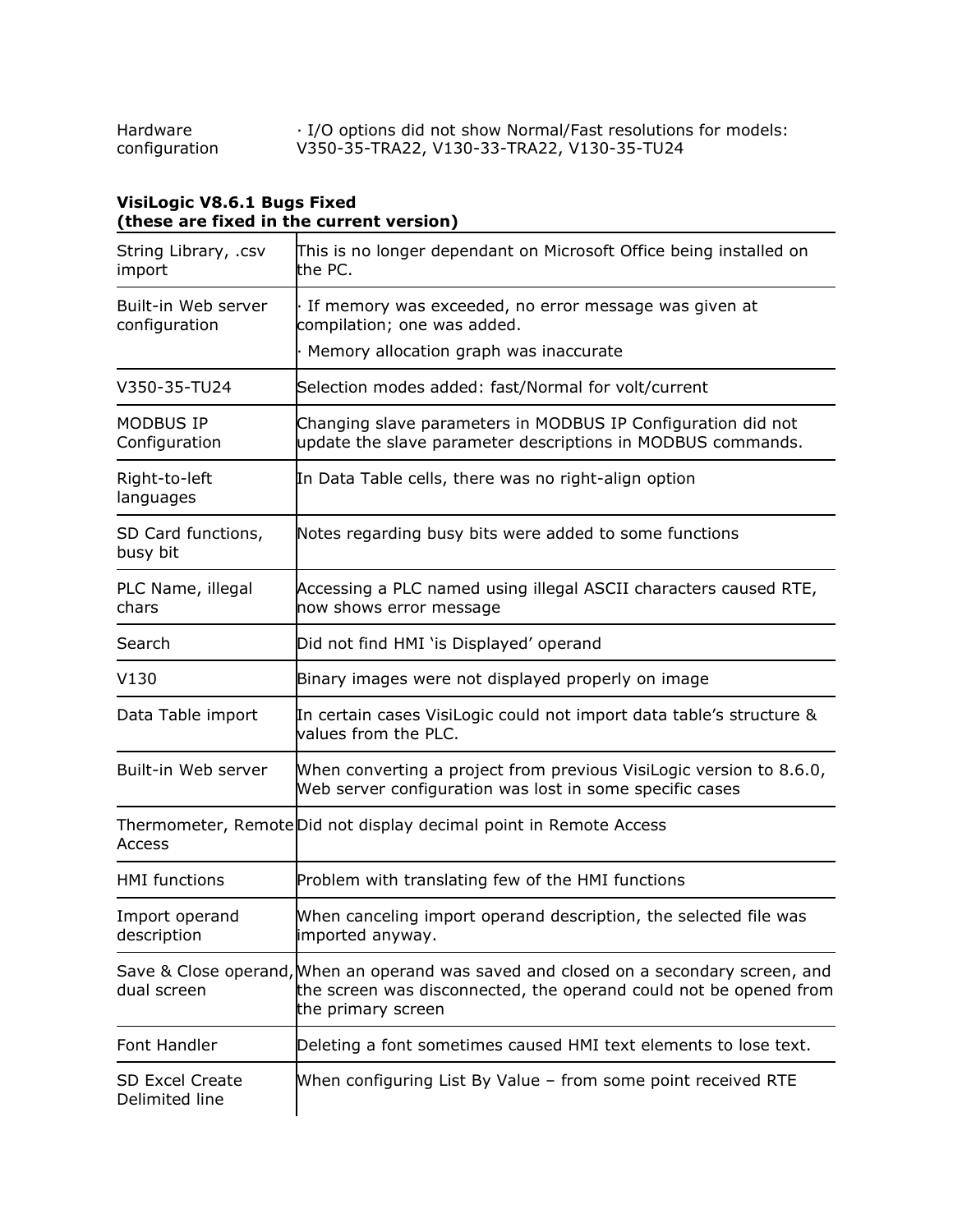#### **VisiLogic V8.6.3 OS V2.1.31 Bugs Fixed (these are fixed in the current version; OS update required)**

|                             | $\frac{1}{2}$ and the annual value of $\frac{1}{2}$ and $\frac{1}{2}$                                                                                                                                                                           |
|-----------------------------|-------------------------------------------------------------------------------------------------------------------------------------------------------------------------------------------------------------------------------------------------|
| Operands                    | Kept their values (MB468 = 1 and MB469 = 0) independent of<br>application logic and was not possible to be operated.                                                                                                                            |
| Trends (Enhanced<br>models) | R.T.E. after changing curve properties while HMI is not active.<br>When applying changes to trends and curves on Project tree, the<br>whole tree redrawn itself, causing it to collapse or be annoying to<br>users.                             |
| GPRS - Enfora<br>modems     | If the PLC closes the socket, instead of normally close the socket, it<br>caused socket error. This prevented VisiLogic from returning to<br>Listen mode.                                                                                       |
| Alarms                      | Define Alarm description in string 4095 in String Library #2 led to<br>R.T.E.                                                                                                                                                                   |
| <b>HMI</b>                  | Meter variable (V130) – when trying to change decimal point<br>in "Ranges" tab using Up/Down arrows, it changed the<br>Min/Max values instead.                                                                                                  |
|                             | When trying to copy element "Timer to ASCII" or to<br>export subroutine which contains this element an<br>error message: "The selection contains elements that<br>reference named constants" appeared and copy/paste<br>was not possible.       |
|                             | HMI - Numeric variable - The Text after was not<br>appearing in the HMI element and therefore Fit To<br>Size would cause the size to fit the format<br>9.99999999 without the text after.                                                       |
|                             | HMI - Fonts - After importing displays that contain fonts<br>that already exist in the project $-$ the font handler<br>add the same fonts again. If System fonts were used,<br>then the added fonts are also "system" and cannot be<br>deleted. |
|                             | HMI - LED bar variable - lighted again the first LEDs on<br>higher values, keeping the last few LEDs black.                                                                                                                                     |
|                             | HMI In "color" models (V350/570) there was a possibility<br>to add elements on top of vars. If you draw a variable<br>and then on top of it $-$ for example text element, in<br>VisiLogic it was looking OK, but not in the controller.         |
|                             | If HMI module's name was longer than 25 characters,<br>while downloading, RTE occurred. Now HMI module's<br>name can be up to 50 characters.                                                                                                    |
|                             | In Vista loaded PC, parameter's text was not visible<br>(black field).                                                                                                                                                                          |
|                             | Trying to type Cyrillic in String Library or SMS<br>Configuration - the text was messed                                                                                                                                                         |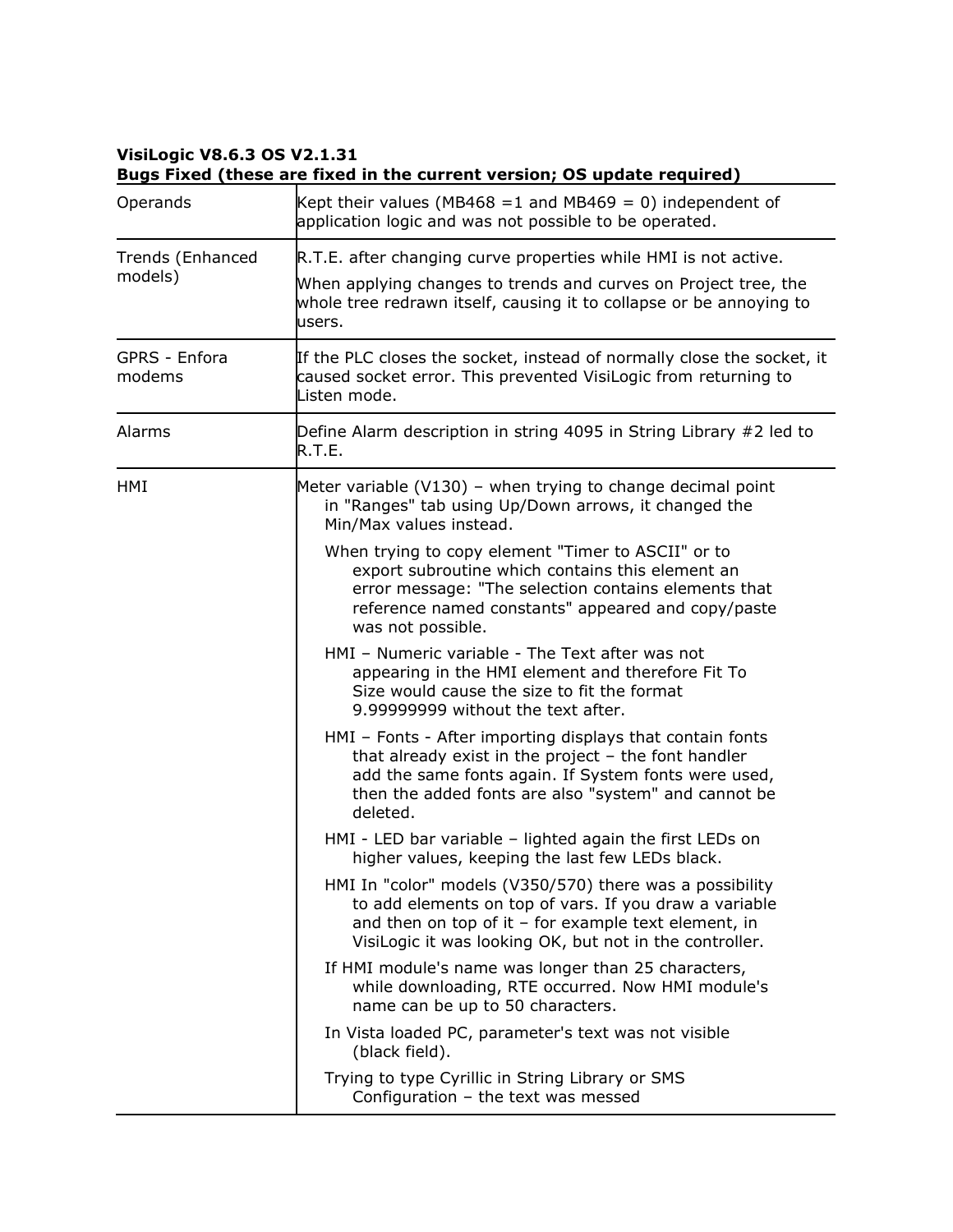| TCP/IP        | Card Init block - In VisiLogic projects, created with V6.01, after<br>opening Card Init, the values for IP address, Subnet mask and<br>default gateway was messed. |
|---------------|--------------------------------------------------------------------------------------------------------------------------------------------------------------------|
| Hardware      | V530 project with V200-18-E6B snap In module - after upload HWC                                                                                                    |
| configuration | data was messed.                                                                                                                                                   |

### **VisiLogic V7.0.1 OS V1.002 (B7) Bugs Fixed (these are fixed in the current version; OS update required)**

| Project conversion, V120-V130                   | In some cases, conversion hung and did not complete.                                                                                                  |
|-------------------------------------------------|-------------------------------------------------------------------------------------------------------------------------------------------------------|
| Project conversion, Enhanced,<br>String Library | The number of strings in a library of each model is<br>different. This sometimes lead to errors during<br>conversion.                                 |
| Snap-in I/O module, V200-18-<br>E6b             | In Hardware Configuration, the analog input resolution<br>was always Normal.                                                                          |
| Data Table: Find row Extended<br>function       | There was no option to choose Boolean operand.                                                                                                        |
| Data table using write                          | If the Write option in the Data Table window was used to<br>set multiple Boolean elements, only the first element<br>stayed set.                      |
| Disable View property                           | When an MB was assigned to Disable View property for<br>Binary text variable, the user would click OK, but would<br>not see the MB in the Properties. |
| Download project                                | A project close to 64K in size would sometimes fail to<br>download.                                                                                   |

### VisiLogic V6.0.1 OS V1.002 (B7)

Bugs Fixed (these are fixed in the current version; OS update required)

| Trends HMI               | Certain projects containing Trends HMI object would<br>automatically run Defrag resulting in a run-time error. |
|--------------------------|----------------------------------------------------------------------------------------------------------------|
| Subroutine Import/Export | Sometimes resulted in a run-time error.                                                                        |
| Small HMI Images         | Images smaller than 8 by 8 pixels may have<br>-Displayed incorrectly                                           |
|                          | -Influenced other pixels in the same display                                                                   |

| OS V1.002 (B05 V570 and V130 only |                                                                         |
|-----------------------------------|-------------------------------------------------------------------------|
|                                   | Bugs Fixed (these are fixed in the current version; OS update required) |
|                                   |                                                                         |

MF 3 ME 3 When MF3 held a value other than 0, there was a powerup error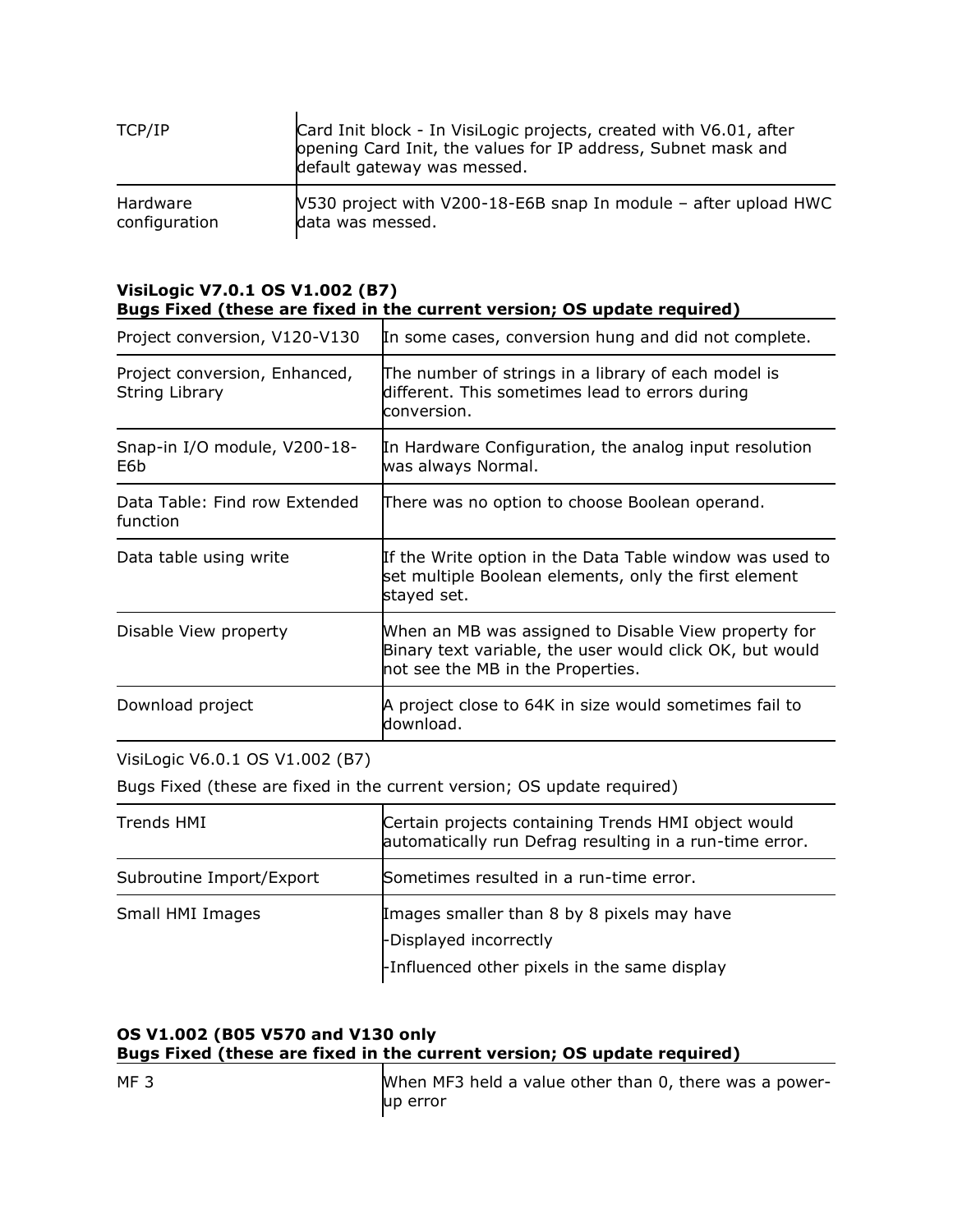To obtain an updated OS:

· V570: From VisiLogic, run Update from the web: Help>Check for updates>Operating Systems · V130: Contact [support@unitronics.com](mailto:support@unitronics.com) in order to receive the correct OS version

### **OS V1.002 (B03), V570 and V130 only Bugs Fixed (these are fixed in the current version; OS update required)**

| MODBUS, Serial and TCP/IP<br>Read/Write Coils | Read: When a vector of coils was read, the coil<br>immediately after the vector was reset. For example,<br>reading coils 5,6,7 would reset coil 8 in the master.    |
|-----------------------------------------------|---------------------------------------------------------------------------------------------------------------------------------------------------------------------|
|                                               | Write: When a vector of coils was written, the coil<br>immediately after the vector was reset. For example,<br>reading coils 5,6,7 would reset coil 8 in the slave. |
|                                               | To obtain an updated OS:                                                                                                                                            |
|                                               | V570: From VisiLogic, run Update from the web:<br>Help>Check for updates>Operating Systems                                                                          |
|                                               | · V130: Contact support@unitronics.com in order to<br>receive the correct OS version                                                                                |

### **VisiLogic V6.0.0 OS V1.002 (B2)**

### **Bugs Fixed (these are fixed in the current version; OS update required)**

| FB PWM                   | When Duty cycle reached 100% maintained that level for<br>a period of time, and then decreased, the output bit was<br>"stuck" at "1. |
|--------------------------|--------------------------------------------------------------------------------------------------------------------------------------|
| HMI Timers, Keypad Entry | When set to format $HH:[MM:SS:hh]$ – 23 was the<br>maximum number that could be entered in HH.                                       |
| Info mode>Serial         | The strings for COM port 3 (V570) were not visible.                                                                                  |

#### **VisiLogic V5.2.3 Bugs Fixed (these are fixed in the current version)**

| Communications>PC           | Clicking the Initialize and Reset button did not always |
|-----------------------------|---------------------------------------------------------|
| Settings>Initialize & Reset | carry out the action.                                   |

### **V570/290–C Firmware lower than: O/S 1.1 Build 07**

| PLC - Failure | If the operator used the touch panel to enter a numeric |
|---------------|---------------------------------------------------------|
|               | value (HMI or INFO) while MI $166 = 32$ , the PLC       |
|               | watchdog was activated immediately when any touch       |
|               | element was pressed.                                    |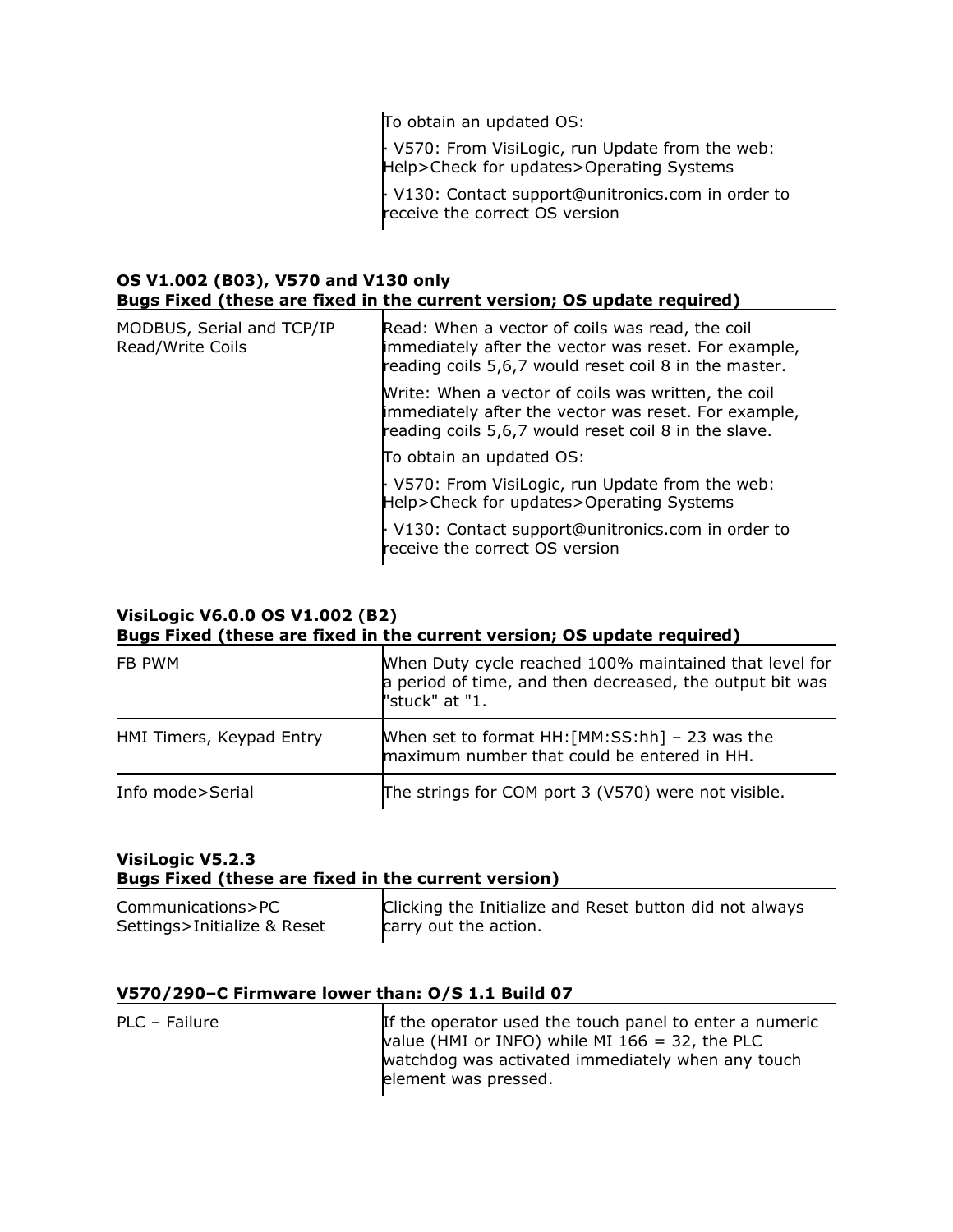#### **VisiLogic V5.2.2 Bugs Fixed (these are fixed in the current version)**

| VisiLogic 'remains active' | When VisiLogic was closed, some VisiLogic processes<br>remained to be active, and had to be shut down via<br>Windows Task Manager.                    |
|----------------------------|-------------------------------------------------------------------------------------------------------------------------------------------------------|
| Trends                     | Data Overflow message removed                                                                                                                         |
| Upload failure             | Full Download' programs could not be uploaded                                                                                                         |
| Find and Replace           | Find and Replace' utility did not actually replace<br>operands linked to HMI elements                                                                 |
| Memory Requirement message | V570 only: A Compile error message was displayed when<br>the FB memory requirement exceeded 8K-even though<br>the actual V570 memory capacity is 32K. |

#### VisiLogic V5.2.1 Bugs Fixed (these are fixed in the current version)

| VisiLogic Shutdowns                      | This version of VisiLogic should be more stable.                                                                                                                        |
|------------------------------------------|-------------------------------------------------------------------------------------------------------------------------------------------------------------------------|
| <b>GPRS</b>                              | Improved GPRS communication.                                                                                                                                            |
| V570/290-C:<br><b>SMS Receive</b>        | Did not function properly in projects that contained<br>certain other FBs                                                                                               |
| V570/290-C:<br>Immediate Write to Output | Did not work.                                                                                                                                                           |
| Data Tables                              | Part of Project now supports up to 128 KB<br>Data Tables> File> Memory Requirements> Part of<br>Project tab: Memory usage shown is now accurate, OS<br>update required. |
| New Compilation Error                    | "Net Logic too complex, contains Call Subroutine and<br>Load HMI functions".<br>Such a net should be divided into two or more nets.                                     |
| Negative numeric variable                | In hex/binary base showed "****".                                                                                                                                       |
| Float to ASCII String                    | Did not operate properly.                                                                                                                                               |
| Numeric Keypad password                  | Pressing Enter caused an extra character to be added,<br>resulting in an incorrect password.                                                                            |